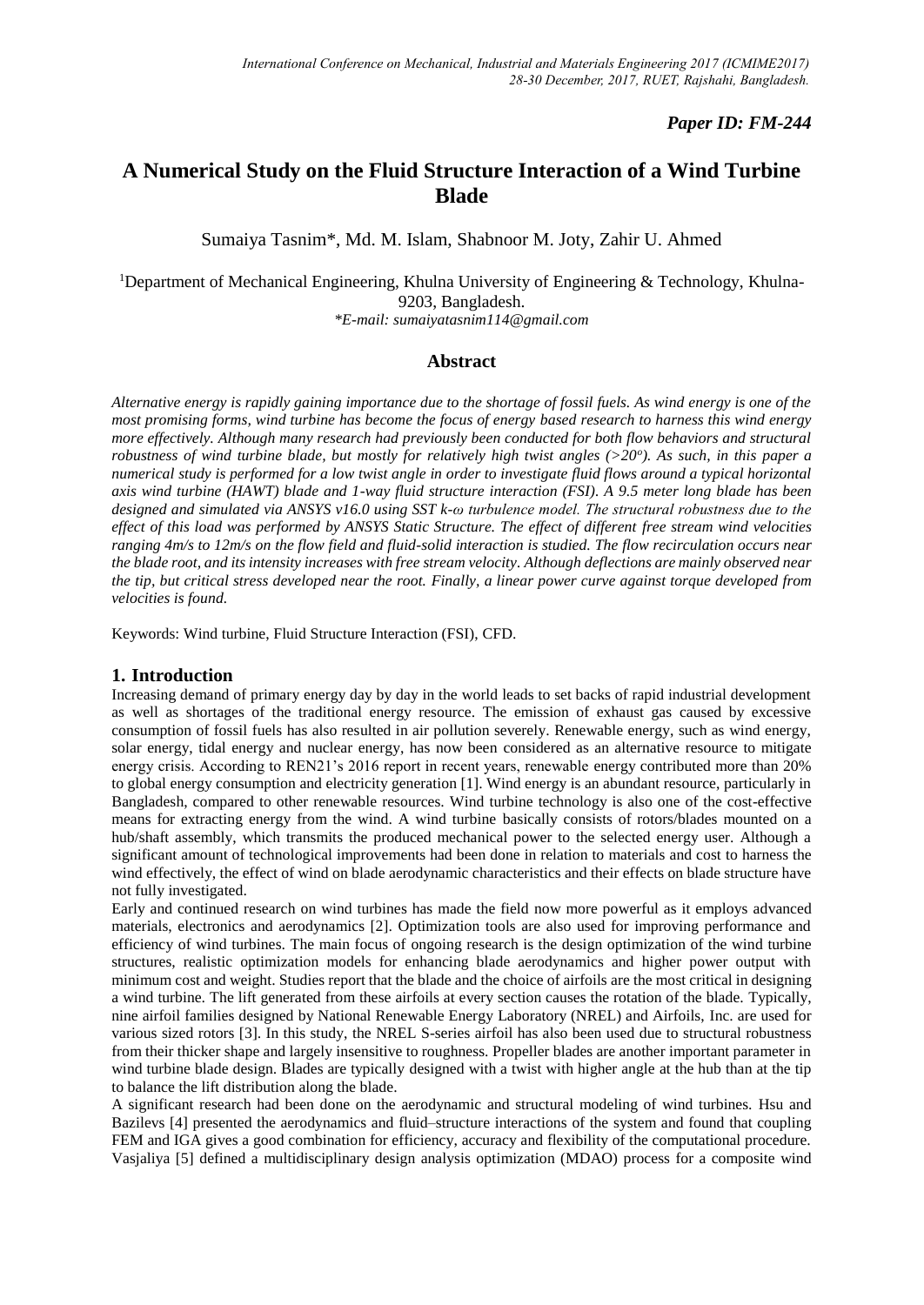turbine blade to optimize its aerodynamic and structural performance by developing a fluid-structural interaction (FSI) system. Additionally, the evaluation of aerodynamic interaction of NREL Phase VI wind blade using FSI was studied by Lee et al. [6]. Although many other research had previously been conducted on wind turbine blade, but mostly for relatively higher twist angles  $(>20^\circ)$ . As such, in this paper a numerical study is performed for a low twist angled 9.5 meter long typical horizontal axis wind turbine (HAWT) blade. The investigation on the aerodynamic features of the wind turbine blade, the impact of different fluid flow conditions on the wind turbine blade and the structural strength is primarily focussed.

# **2. Methodology**

### **2.1 Blade geometry selection**

A number of blade models have first been tested with three different NREL airfoil families in various sections [7]. These three airfoils are, namely S818, S825 and S826, with S818 connects circular section in the blade rotor and the rest of the blade and S826 used at the tip. Total span of these modelled blades are within the range 9.5- 41.25 m. However, only the blade of 9.5 m span is considered here due to minimize computational cost. The CAD view and the geometry of the wind turbine blade is shown Figure 1 and Table 1, respectively.



**Figure 1.** 3D CAD view of the wind turbine blade model (9.5 m span).

| Span(m) | Twist(degree) | Chord(m) | Airfoil |
|---------|---------------|----------|---------|
|         | $---$         | $---$    | Circle  |
|         |               | . 25     | S818    |
|         |               |          |         |
|         |               |          | S825    |
|         |               | 0.75     |         |
|         |               |          | S826    |

Table 1: The detailed geometry of the blade

#### **2.2 Numerical analysis**

In this study, Reynolds-averaged Navier-Stokes (RANS) approach has been used to simulate turbulent flows and the RANS equations is defined as:

$$
\rho \frac{DU_i}{D_t} = \frac{\partial P}{\partial X_i} + \frac{\partial}{\partial X_i} \left[ \mu \left( \frac{\partial U_i}{\partial X_j} + \frac{\partial U_j}{\partial X_i} \right) - \overline{\rho U_i U_j} \right] \tag{1}
$$

 $\overline{\rho U_t U_j}$  is an unknown term and called Reynolds stresses [8]. The RANS equation is not closed due to the presence of stress term, so it requires a turbulence model to produce a closed system of solvable equation. In this regard, SST k-ω model is used to characterize turbulence. ANSYS 16.0 workbench simulation environment has been used to perform the FSI model. The blade geometry used has been primarily generated using Solidworks and then imported in ANSYS design modeler. Various body operations have been done on the blade and a fluid domain is created around it. That domain has been used for meshing and then the boundary conditions and initial parameters have been provided in mesh and setup section respectively. After obtaining the solution, the pressure distribution is imported in Static Structure to map that on the blade structure as load to determine the deformation and stress caused by that load.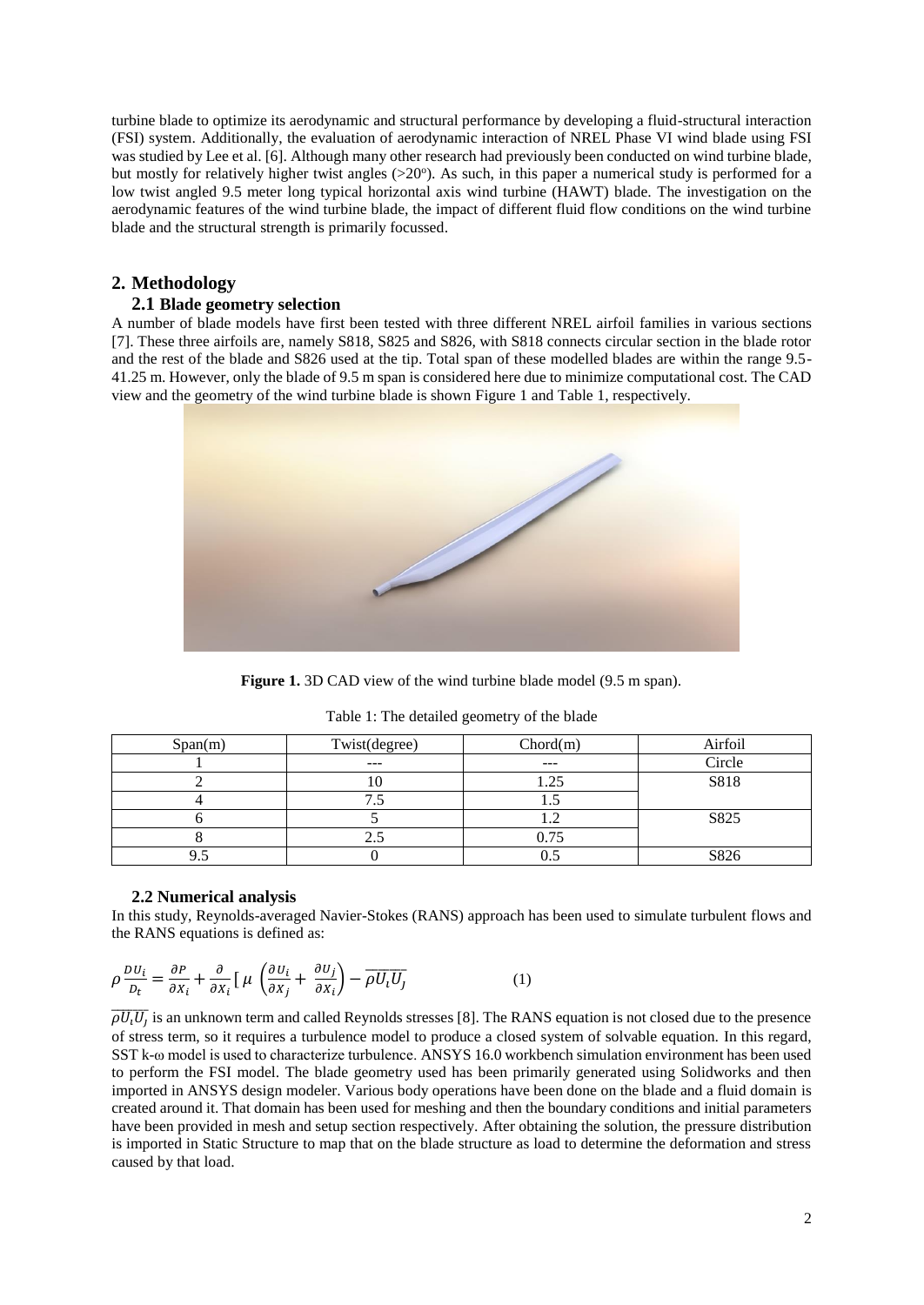The numerical domain consists of a far field region which is 5 meter upstream of turbine blade plane and 15 meter downstream. In this study, tetrahedral meshes have been chosen with variable sizing at different sections of the blade due to the complexity of model. Additionally, match control, face sizing, sphere of influence and inflation layer have been used in order to provide more uniform meshes. Such methods reduce to total mesh elements of 473k after grid independence tests. In contrast, in structural section, different types of mesh have been carried out for the blade, with a total element of 15k. Both fluid and structural meshes (enlarged view) for the blade only is shown in Figure 2.



**Figure 2.** Meshes of the blade (zoomed in view): (left) CFD and (right) Structural

A second-order-upwind discretization technique and pressure based coupled solver has been used. Atmospheric air is used as fluid medium. Velocity inlet is chosen in the domain inlet with initial angular speed, and pressure outlet condition in the outlets. Also, periodic boundary condition is used for the interfaces. The convergence is assumed to achieve when the residuals of the variables reaches to  $10^{-05}$ . For structural analysis, the boundaries and loads are defined in order to calculate the deflection and stress in the blade. The composite material properties for the blade have been taken from a standard GE 1.5 XLE wind turbine [9]. The significant feature in structural part is importing the effective forces from the ANSYS Fluent into the ANSYS mechanical. Therefore, the forces on each node in Fluent are effectively mapped into the mechanical node.

# **3. Results and discussion**

Figure 3 represents the pressure contours at different planes at different velocities (4, 8 and12 m/s). The pressure difference between the suction and pressure side is found to be increasing with free stream velocity increment in the figure. Moreover, a more uniform static pressure is observed in the outer part of the blade (tip side) when velocity linearly increases.



**Figure 3.** Pressure contours at different lengths of blade for (a)  $v=4$  m/s, (b)  $v=8$  m/s and (c)  $v=12$  m/s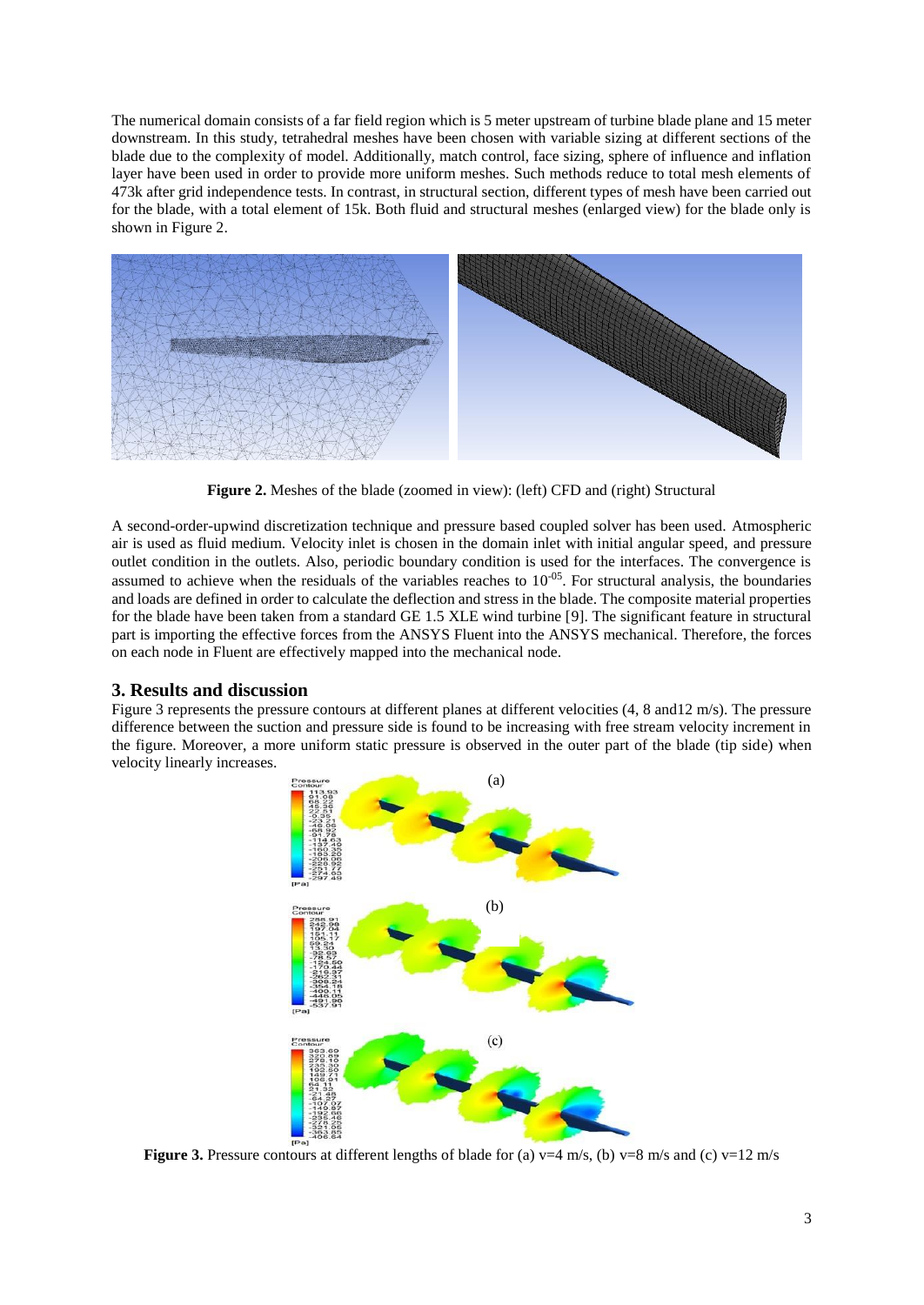Figure 4 represents the 2-D cross sectional view of pressure contours and velocity streamlines respectively at different lengths, namely 25%, 50%, 75% and 95% from root to tip, for 8 m/s free stream velocity. Due to the larger negative pressure on the upper surface, lift force is generated and as a result the wind turbine blade rotates. The velocity of wind is higher at the upper surface and lower at the lower surface (Figure 5). This effect is opposite to those shown in Figure 3. Negative pressure can be explained by the wake generation from the blade. Again, flow separation occurs at the middle section near the root which gradually decreases. As free stream velocity further increases (not shown here), the pressure and velocity difference between upper and lower surface also increases causing higher lift. Larger flow separation occurs at leading edge with vortices along the span wise direction.



**Figure 4.** Velocity streamlines at (a) 25%, (b) 50%, (c) 75% and (d) 95% of span length for v =8 m/s.



**Figure 5.** Velocity streamlines at (a)  $25\%$ , (b)  $50\%$ , (c)  $75\%$  and (d)  $95\%$  of span length for  $v = 8$  m/s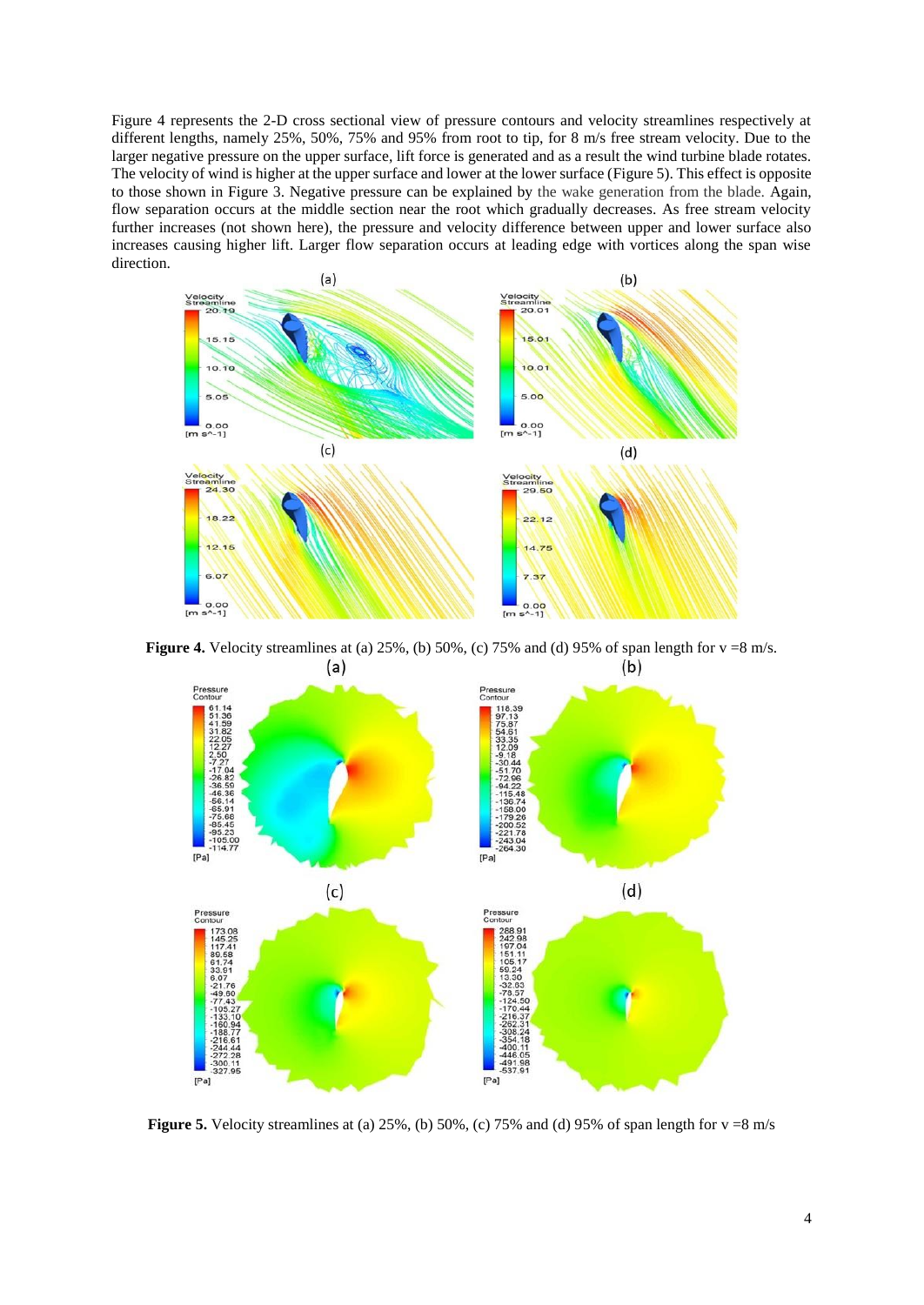Figure 6 and Figure 7 show the deflection and equivalent stress on the blade at different velocities, respectively. The deflection occurs from about half of the blade length and largest deflect is near the blade tip. The magnitude of deflection is found to increase with the free stream velocity, but the overall behavior is insignificant for the range of velocity considered. Figure 7 shows the stress developed on the blade body against the forces acting on the blade. Despite the deflection occurs at the blade tip, interestingly the stress development appears to be concentrated near the root of the blade, where the blade may fail. Similar to the figure 7, the magnitude of stress increases with the increase of free stream velocity. For free stream velocity 4 m/s, 8 m/s and 12 m/s, maximum 0.04m, 0.05m and 0.07m deflections were found respectively. The stresses on the blade root for these velocities were 52 MPa, 73 MPa and 99 MPa respectively. It can be noted that the most deflection occurs at the 20%-30% span distance from the tip and most stress occurs near the root only.







**Figure 7.** Stress of blade for (a)  $v=4$  m/s, (b)  $v=8$  m/s and (c)  $v=12$  m/s.

Figure 8 presents the power curve for the selected wind turbine blade. The result indicates a moderately sharp increase in power with increasing free stream velocity. The power curve is then compared to that of a SERI-8 blade model [10]. Whilst the magnitude of power generation rate is different between these two blades, they show almost a predominantly similar behavior, i.e. a linear increase of power generation, except at the initial velocity.